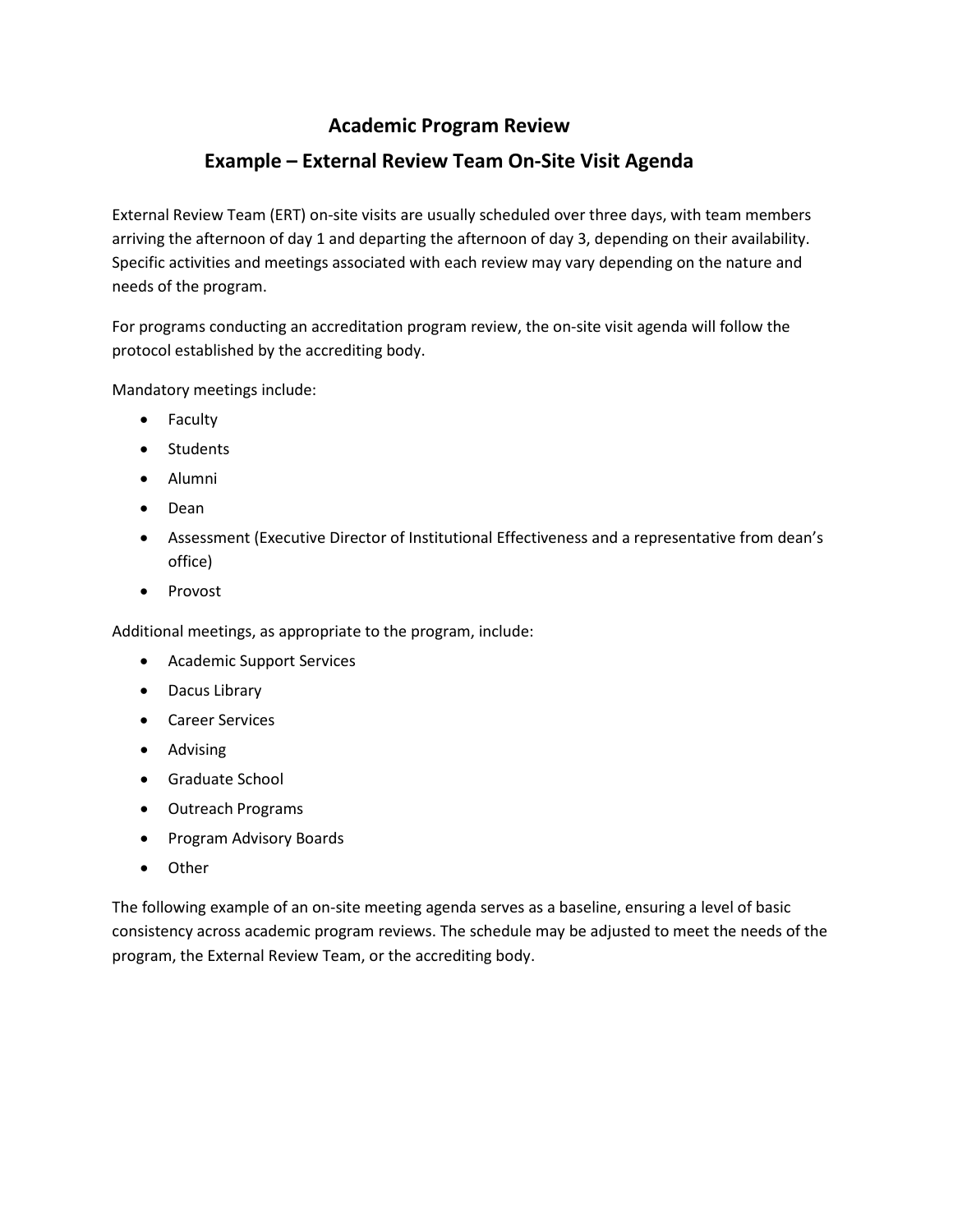# **External Review Team – Visit Agenda**

## **Name of Program**

## **Date**

### **Day 1, Date**

| 2:45PM        | Program Director/Department Chair meets External Review Team (ERT) at hotel lobby<br>for drive to WU             |  |
|---------------|------------------------------------------------------------------------------------------------------------------|--|
| 3:00-6:00PM   | Orientation to review process and review of program documents - Room TBD                                         |  |
|               | Tour of campus and program facilities                                                                            |  |
| $6:00-8:30PM$ | Dinner and overview of program - Room TBD                                                                        |  |
|               | Attendees: External Review Team, Dean of the College, Program Director/Department<br>Chair, Self-Study Committee |  |
| Day 2, Date   |                                                                                                                  |  |
| 8:15AM        | Program Director/Department Chair meets ERT at hotel lobby for drive to WU                                       |  |
| 8:30-8:50AM   | ERT meets to organize itself for meetings and interviews - Room TBD                                              |  |
| 9:00-9:45AM   |                                                                                                                  |  |
| 10:00-10:45AM |                                                                                                                  |  |
| 11:00-11:45AM |                                                                                                                  |  |
| 11:45-1:00PM  | Lunch - Location TBD                                                                                             |  |
| 1:00-1:45PM   |                                                                                                                  |  |
| 2:00-2:30PM   |                                                                                                                  |  |
| 2:45-3:15PM   |                                                                                                                  |  |
| 3:15-3:30PM   | <b>Break</b>                                                                                                     |  |
| 3:30-4:00PM   |                                                                                                                  |  |
| 4:15-5:00PM   |                                                                                                                  |  |
| 5:00-6:00PM   | Team Meeting - Room TBD                                                                                          |  |
| 6:15-8:00PM   | External Review Team Dinner and Meeting - Location TBD                                                           |  |